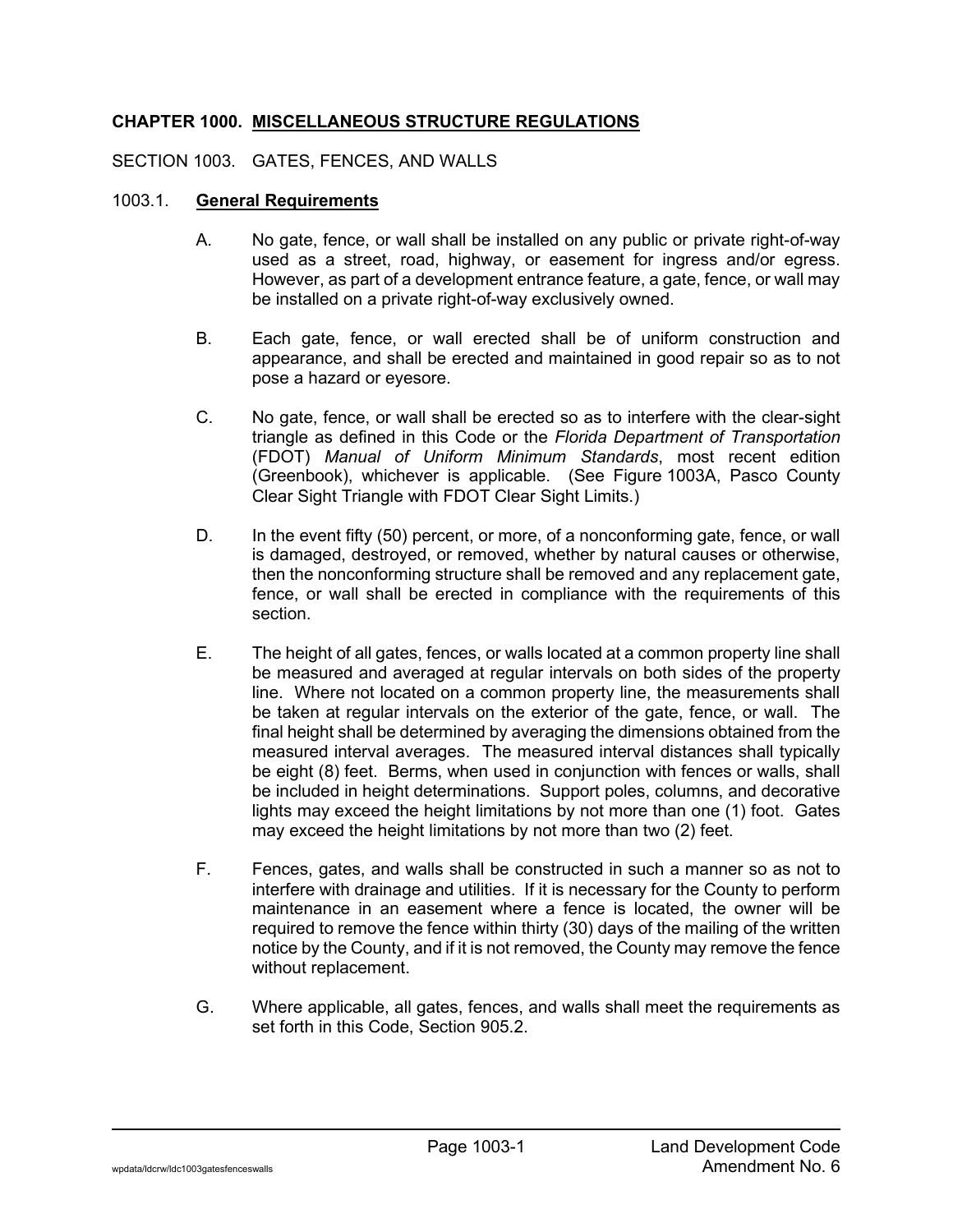### 1003.2. **Exemptions**

- A. Gates, fences, and walls which are owned or erected by utility companies or owned or erected by Pasco County or any state or federal governmental agency.
- B. Gates, fences, and walls on property being used primarily for agricultural purposes.

#### 1003.3. **Residential Requirements**

Gates, fences, and walls shall be subject to the following requirements in residential districts or residential developments:

- A. Gates, fences, or walls shall not exceed four (4) feet in height in the front yard or in front of the dwelling unit, except as part of a continuous buffer wall for a subdivision or phase thereof.
- B. On lots with double frontage, gates, fences, or walls shall not exceed four (4) feet in height in that front yard that is parallel to the principal building line of the residence where the front door is located, or in front of the dwelling unit. Any person may seek a written determination from the County Administrator or designee identifying the "front door" and/or "principal building line of the primary residential structure" for a residential property. In the other front yard, a six (6) foot fence may be permitted, provided it meets the required front setback for the district in which it is located.
- C. In side or rear yards, gates, fences, or walls, shall not exceed six (6) feet in height.
- D. The finished side of the gate, fence, or wall shall face the adjoining lot right-ofway.
- E. Gates, fences, and walls that are electrified or constructed of corrugated metal, sheet aluminum, barbed wire, or similar materials are prohibited.

#### 1003.4. **Nonresidential Requirements**

Gates, fences, and walls shall be subject to the following requirements in nonresidential districts or nonresidential developments:

- A. Gates, fences, or walls shall not exceed eight (8) feet in height in any yard.
- B. The finished side of the gate, fence, or wall shall face the adjoining lot right-ofway.
- C. When used for security purposes, barbed wire may be used when attached to gates, fences, or walls. Such barbed wire shall be a minimum of six (6) feet aboveground as measured from the ground and shall not be included in calculating the height of the gate, fence, or wall.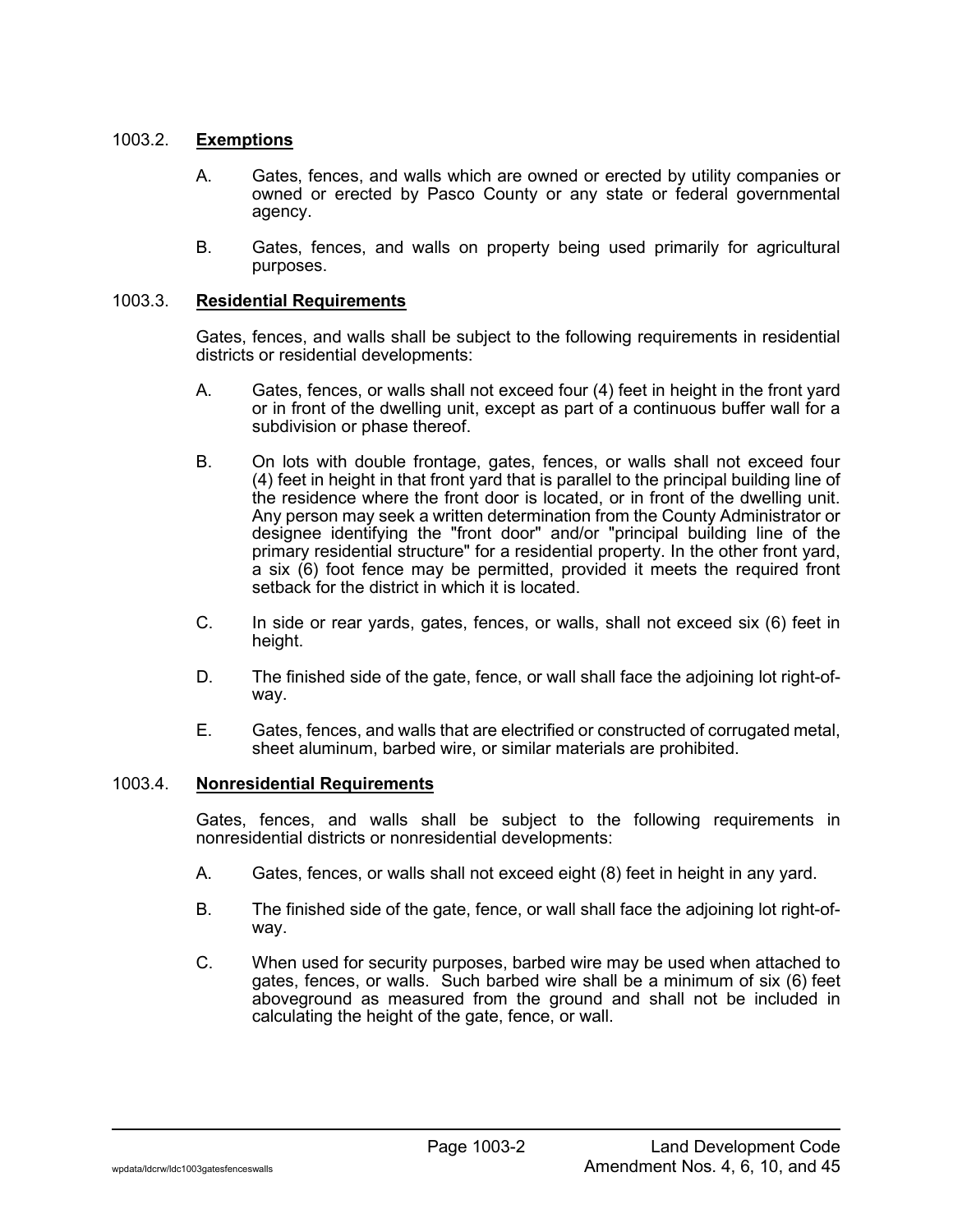## 1003.5. **Additional Requirements for Waterfront Properties**

- A. Fences may be constructed along the rear property line but not within fifteen (15) feet of the mean high-water line. Fences may be constructed along side property lines provided they do not exceed four (4) feet in height and shall be constructed so as to not obstruct vision within fifteen (15) feet of the rear property line or within fifteen (15) feet of the mean high-water line. Fences in the side yard may be a maximum of six (6) feet in height, so long as they do not extend in front of or to the rear of the dwelling structure. (See Figure 1003B, Permitted Location of Fences in Side and Rear Yards on Waterfront Properties.)
- B. See Section 1001, Docks and Seawalls, for additional waterfront property development standards.



# **FIGURE 1003A**